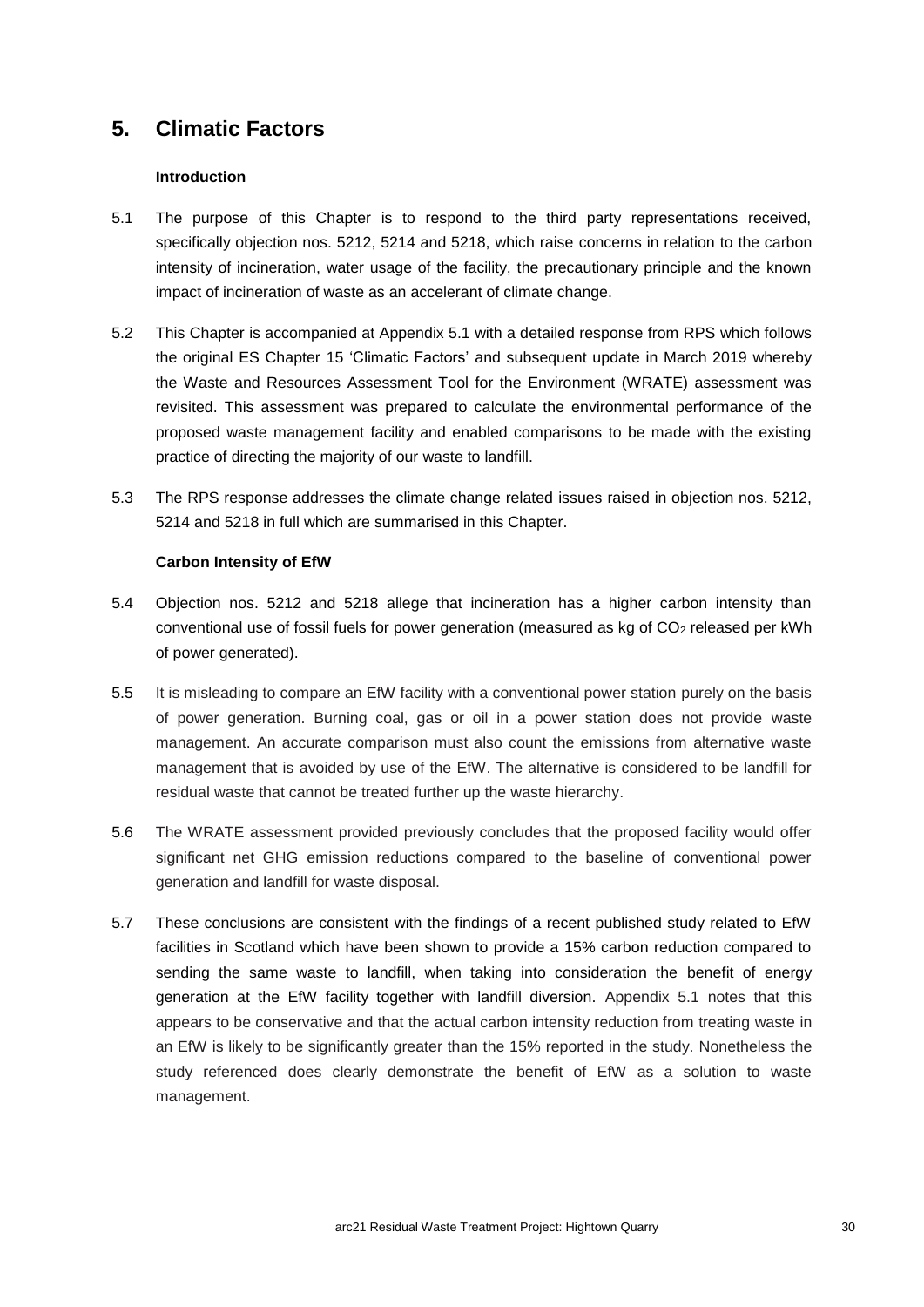- 5.8 It must also be emphasised that the proposed development is not only an EfW facility generating electricity. It has several other elements that would contribute to GHG emission reductions:
	- including front-end waste sorting and recycling, with the benefit of reducing virgin material use and increasing the biogenic to fossil carbon ratio in the residual waste fuel;
	- processing of the bottom ash and recycling of metals; and
	- a CHP-ready design with the potential to supply heat to customers in the future, further improving its energy and carbon efficiency.

### **Water Usage**

- 5.9 Objection nos. 5212 and 5218 further suggest that high water usage is normally required to facilitate the energy recovery process and query what consultation has taken place with NI Water to consider the impacts of the proposed development.
- 5.10 Water is needed in the EfW process for purposes such as boiler top-up, ash quench and other incidental uses i.e. welfare facilities. Firewater tanks are also maintained as a safety measure. EfW is not normally regarded as a highly water-intensive industry. Indeed, due to the high moisture content of incoming waste, an important part of the proposed MBT facility is to dry out the incoming waste, not add more water.
- 5.11 Process water will be used within the EfW facility where possible, and water consumption among other resources is subject to the requirement to demonstrate use of BAT under the regulation of the PPC permit for the facility.
- 5.12 The applicant consulted NI Water which confirmed in 2014 and 2019 that upgrades to its network have been identified which would ensure that it can meet the daily water consumption of the facility and any exceptional firefighting demands. Identifying maximum capacity needs (in this case for refilling the firewater tank in 36 hours) is a normal part of providing a water network connection for any new development, outwith the planning process, and discussions between the applicant and NIW are on-going.
- 5.13 The risk of climate change causing water supply stress in Northern Ireland is recognised, and NI Water is obliged by the Water and Sewerage Services (Northern Ireland) Order 2006 (as amended in 2016) to plan for this and maintain an adequate supply. This is not the responsibility of Local Councils as inferred by the objections received.

### **Precautionary Principle**

- 5.14 Objection no. 5214 suggests that the Department should adopt the precautionary principle in making their decision on the basis of the known impact of incineration of waste as an accelerant of climate change**.**
- 5.15 For the reasons as explained above, it has not been demonstrated that the proposed development will contribute towards climate change. The assessments provided, to the